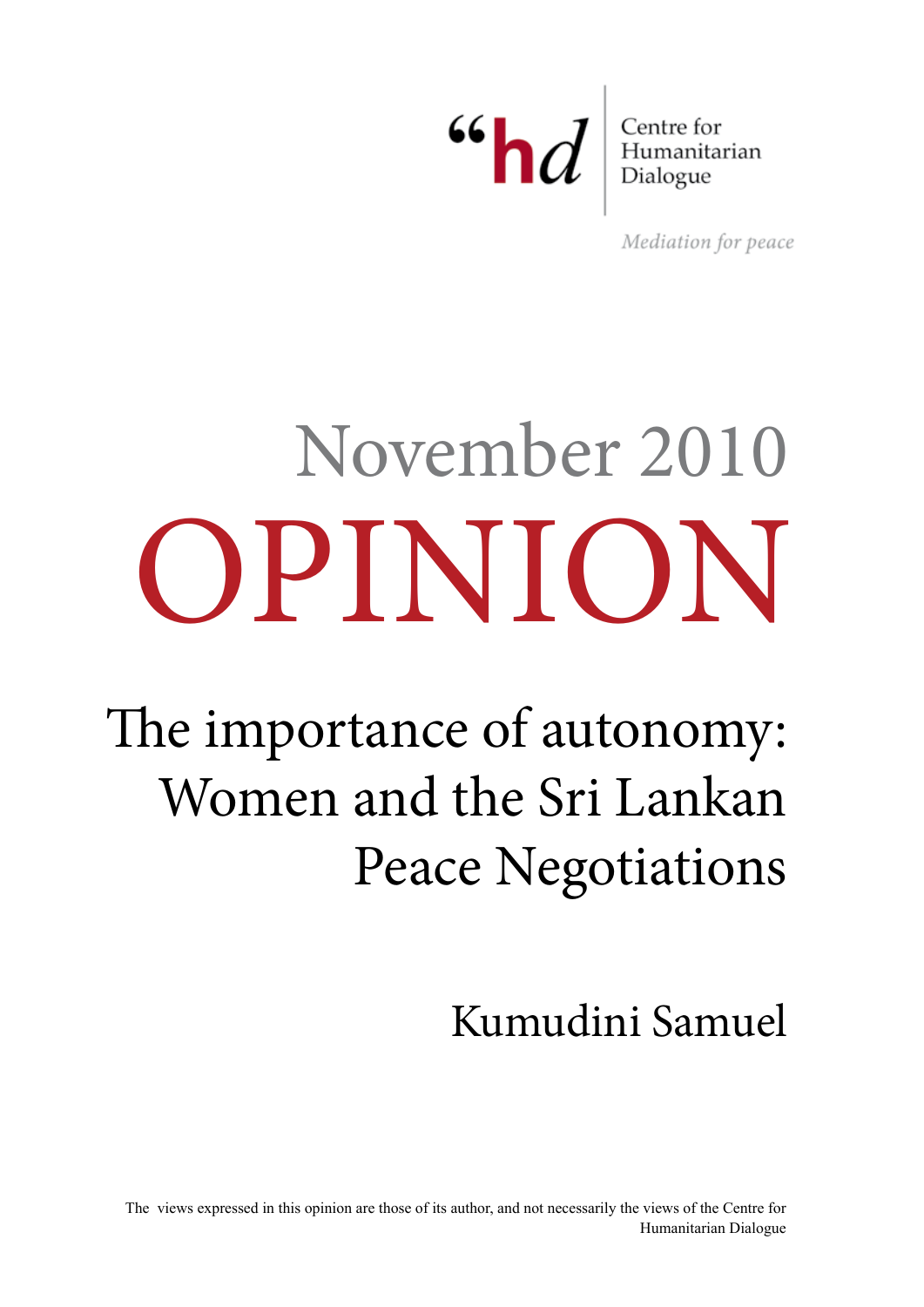The Centre for Humanitarian Dialogue (HD Centre) is an independent mediation organisation dedicated to helping improve the global response to armed conflict. It attempts to achieve this by mediating between warring parties and providing support to the broader mediation community. http://www.hdcentre.org

The HD Centre publishes this Opinion, as part of a series of five commissioned in 2010 to leading practitioners and analysts in the fields of mediation and peacemaking, gender relations, international security and peace processes. This series seeks to mark the 10th anniversary of UN Security Council Resolution 1325. It is produced part of the HD Centre's project, 'Women

at the Table: Asia Pacific', which brings together high-level women active in peacemaking accross the Asia-Pacific region to identify and employ strategies for improving the contribution of women to, and participation in, peace processes.

# **Opinion**

# Women at the Peace Table: Asia Pacific Opinion Series - N°2

### Introduction

While none of the previous attempts at formal peacemaking in Sri Lanka allowed women any role in the negotiating process<sup>1</sup>, the peace talks which commenced in 2002 established a formal space for their engagement by creating a Sub Committee for Gender Issues (SGI) to report directly to the plenary of the peace talks. Mandated to "explore the effective inclusion of gender concerns in the peace process", the SGI was facilitated by a senior Norwegian politician (Dr. Astrid Heiberg) and was comprised of ten appointees, five each from the Government of Sri Lanka (GOSL) and the Liberation Tigers of Tamil Eelam (LTTE). I was a member of the SGI from its inception and remained a part of it until 2003 when the talks collapsed. In this paper I examine the SGI as a mechanism for women's inclusion in peace processes and consider the pros and cons of such mechanisms for advancing gender concerns and women's interests in peacemaking processes and outcomes.

*1 Except Adel Balasingham, wife of the LTTE's Chief negotiator, who has reputedly been present at all formal negotiations between the Government and the LTTE.*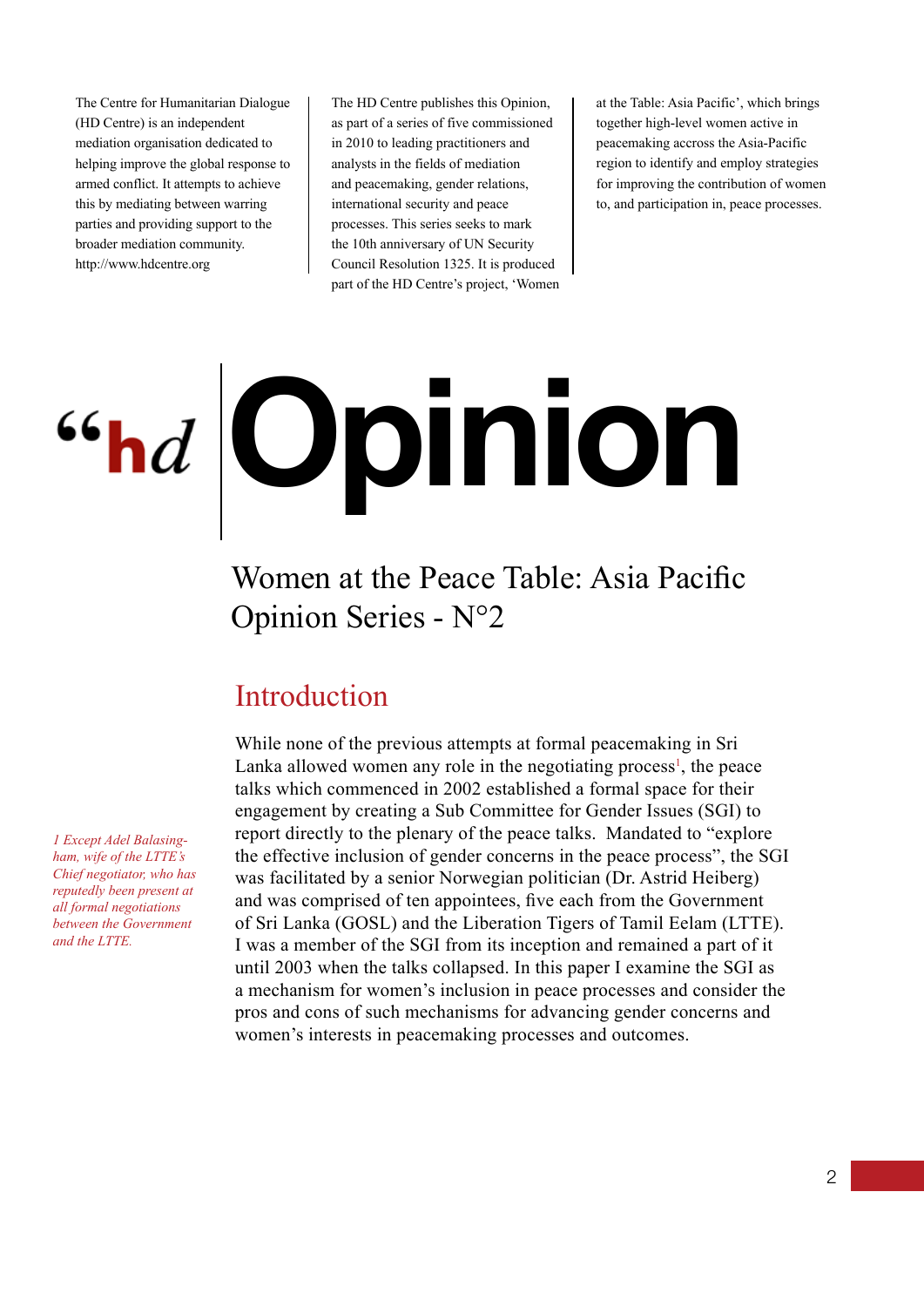*2 The plenary of the peace talks also appointed sub committees to deal with immediate humanitarian needs, de-escalation and normalisation and political matters. Of these only the sub committee on immediate humanitarian needs was active throughout the formal negotiation process.*

*3 Loganathan, Ketheshwaran and Norbert Ropers, Conceptualizing a Road Map for Peace in Sri Lanka, (8 October, 2002). Available at http://www.berghofpeacesupport.org*

*4 The Government delegation was led by Dr. Kumari Jayawardena and included Dr. Deepika Udagama, Dr. Fazila Riaz, Faizun Zackeria and Kumudini Samuel (this author). The LTTE delegation was led by Thamilini Subramaniam and comprised of Kaaya Somasundaram, Premila Somasundaram, Suthamathy Shanmugarajah and Yalini Balasingham.*

#### *Chronology of the peace talks*

The SGI was appointed at the third round of plenary talks in December 2002.<sup>2</sup> It was possibly the first of its kind set-up within a formal peace process at a pre-substantive stage of negotiations. The Sri Lankan peace process of 2002/03 commenced following the signing of a formal ceasefire agreement in February 2002. The first round of plenary talks between the GOSL and the LTTE took place in Thailand in September 2002 and agreed that the parties would work towards an interim administration for the conflict affected north and east which would be followed by a final political settlement. An 'interim-interim' period was envisaged within this context which would emphasise solving practical conflict related problems and establishing normalcy and reconstruction through a framework of joint sub committees.<sup>3</sup>

#### *Confidence building*

The SGI was the first effort by the GOSL and the LTTE to recognise the involvement of women in peacemaking and peacebuilding, the result of concerted advocacy by women's groups throughout 2002 (and many preceding years). The Government delegates of the SGI comprised mainly of feminist activists engaged in women's rights and peace work from the non-governmental sector, while those of the LTTE included senior women cadre from the organisation's political, research, media and district administrative units.<sup>4</sup>

The LTTE hosted the formal meetings of the SGI in Kilinochchi where they were headquartered. In electing to meet in LTTE controlled territory, the women delegates signalled their willingness to deal directly with the realities of war and build bridges across conflict induced divides. The decision also gave the SGI a greater sense of momentum and urgency to make the impending talks productive.

The life experiences of the two delegations were markedly different. The LTTE women had only experienced conflict and war. The Government delegates were academics and activists who had grappled with conflict resolution but had not, except for one, lived through war directly,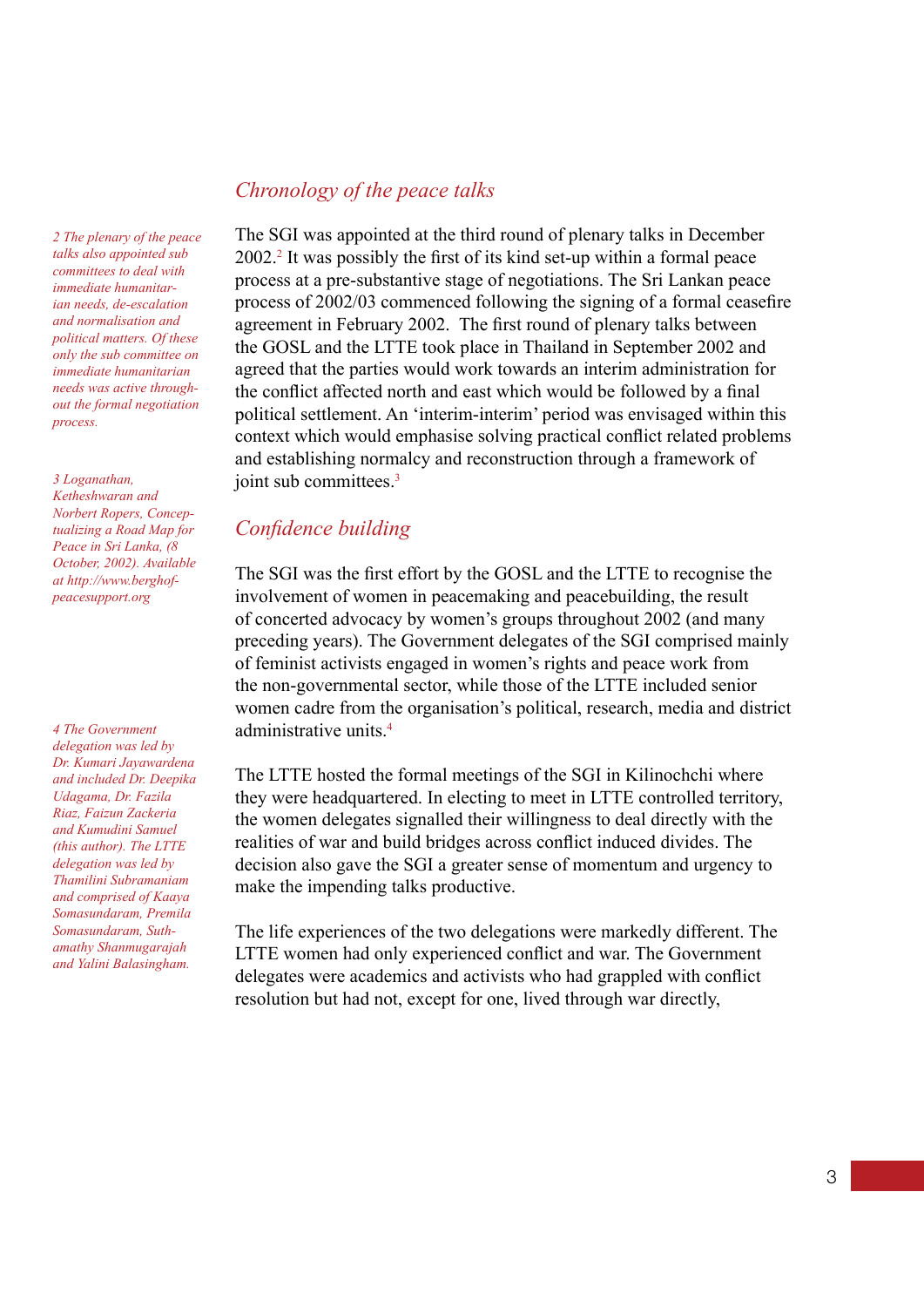*5 While all the Government delegates had worked on conflict related concerns and had travelled widely in the conflict affected areas only one of them, Dr. Fazila Riaz, who resided in Akkaraipattu had been directly affected by the conflict.*

*6 Interview with Kumari Jayawardena, 30 October 2003, Colombo.*

*7 From notes of the meeting available with the author.*

and so this perceived gulf in experience had to be bridged.<sup>5</sup> Informal conversations outside the confines of the formally mediated talks, where the delegates were able to talk about personal issues helped them break the ice very quickly.<sup>6</sup> The feminist slogan, "the personal is the political" accurately reflects how the friendly but inquiring conversations broke down divisions between the private and the public. The discussion ranged from marriage, caste and dowry to activism and family responsibilities and was interspersed with stories of life in the jungles and peace activism. The changing social perceptions of women and the need to transform discriminatory cultural practices featured prominently. This was an important negotiating style used by women that was absent in the formal deliberations between male negotiators at the peace table. It helped make the discussions in the SGI more conducive to consensus building.

#### *Substantive talks*

The SGI, after some deliberation, decided to use gender as their conceptual framework. It was determined that the SGI would not be limited to working on women's issues alone. As the leader of the LTTE delegation put it: "*Women are an indivisible part of society and are the main force behind social reconstruction and so our focus will be on women. However we will bring a gender perspective to our work, this will make the work holistic and we will also work with men*". 7

Once the framework was agreed on, the SGI chose to approach a broad range of concerns, such as representation, difference, power, socialisation and relationships, both within and outside the peace process, from a gender perspective.

#### *Division of responsibility*

Reflecting the difference in experiences and background, the Government delegation chose to focus on legal and policy reform work based on a gender sensitive analysis directed at possible legal and policy reform through advocacy. The LTTE delegation chose to concentrate on meeting immediate needs such as resettlement, rehabilitation, livelihoods and trauma. This division reflected political reality, capacity and the predominant interests of the GOSL and LTTE representatives. While both delegations were concerned with all of these issues, the division of labour was practical and complementary in terms of location, political expediency and spheres of influence at that given moment.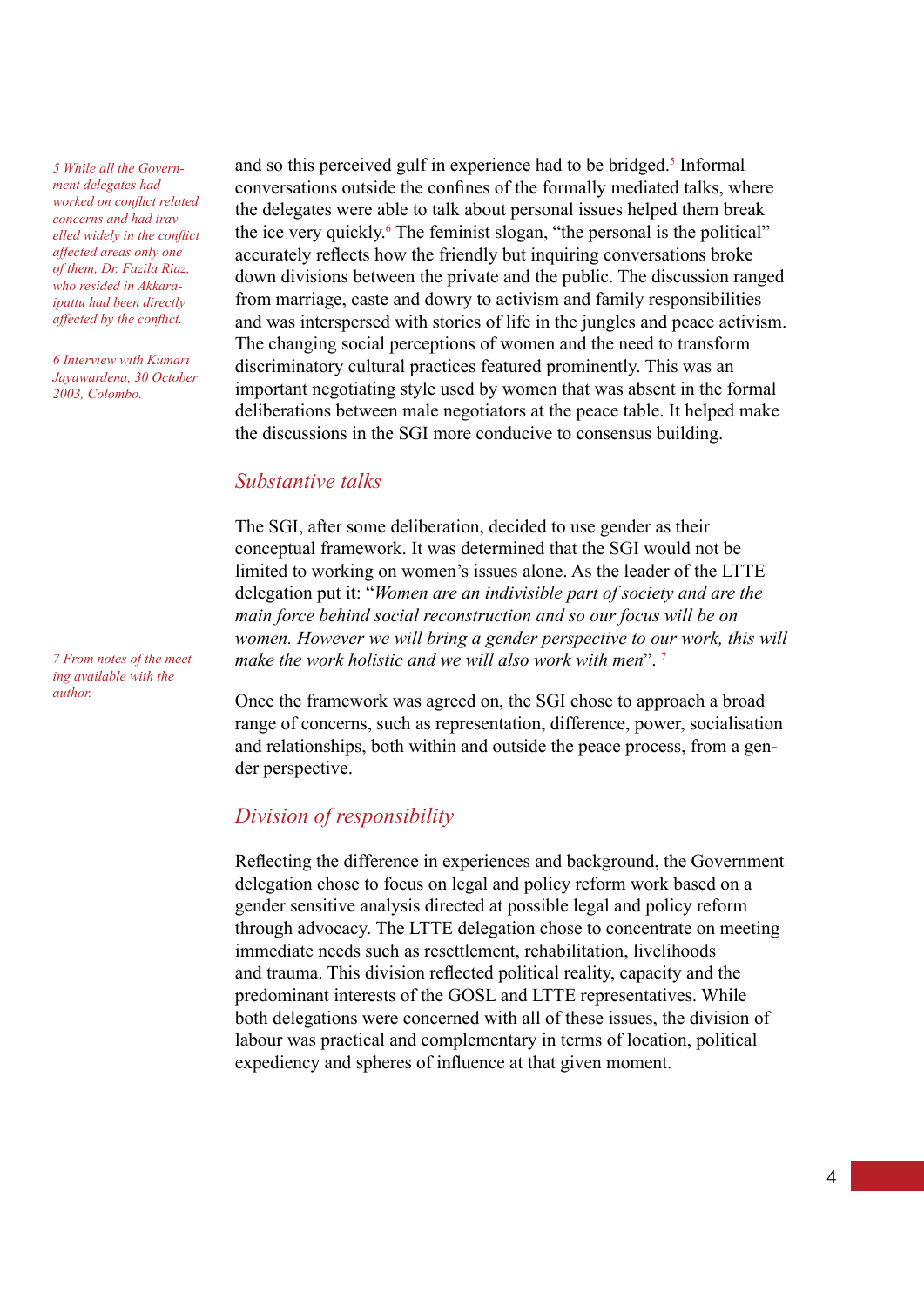The SGI was the only mechanism associated with the negotiating process to be given the freedom to formulate its own terms of reference (TOR). The Government delegation was advised to conduct discussions on as wide a range of concerns as possible, frankly and with open minds, and to take their time to build consensus. The only limitation was that the delegates were not to take up issues in relation to the Prevention of Terrorism Act and the High Security Zones, which at the time were being discussed at the level of the plenary talks. By its second meeting, the SGI had agreed upon its TORs, which were based on a 'Findings and Recommendations' document prepared by autonomous women's groups who advocated for the inclusion of women and gender concerns in the peace negotiations. The LTTE delegation strengthened the TORs by adding a commitment to its preamble to seek a solution to the conflict within the framework of a united Sri Lanka. The TORs primary focus was on sustaining the peace process and included work in the areas of:

- a. Resettlement;
- b. Personal security and safety;
- c. Infrastructure and services;
- d. Livelihood and employment;
- e. Political representation and decision making and
- f. Reconciliation<sup>8</sup>

While a significant level of agreement was reached on discussion areas, it was also obvious that not all issues would be discussed without controversy. There were some concerns that were more difficult given their political sensitivity and others that needed compromise and prudent judgment. However, it was evident that the SGI could make common representation on some issues such as women's immediate needs and some elements of legal reform (on violence against women, political representation, land rights and policy issues such as equal access to jobs and equal wages).

*8 See SGI Press Release of 6 March 2003 available at www.peaceinsrilanka.org*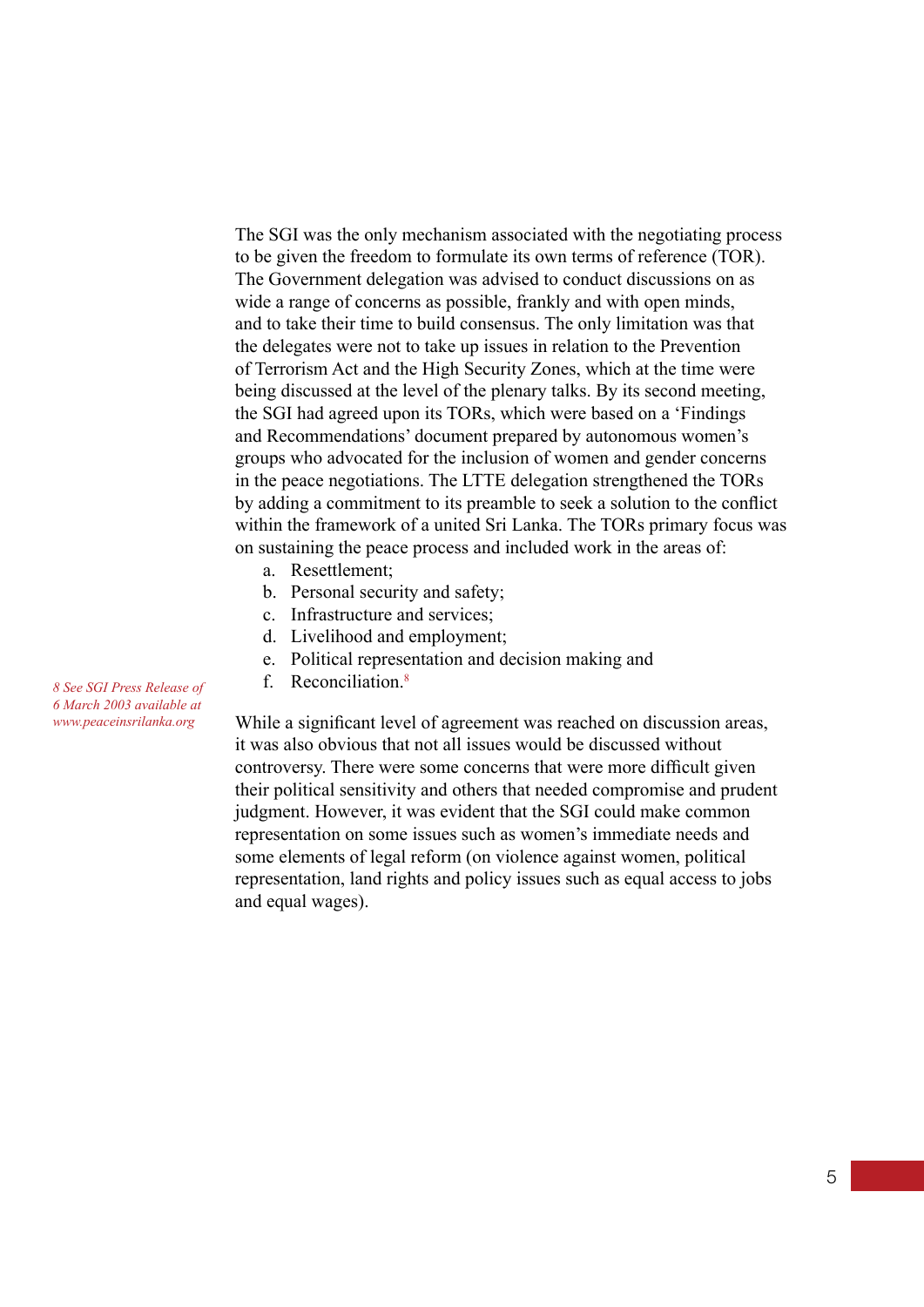## Analysing the Sub-Committee on Gender **Issues**

As short-lived as it was, with two formal meetings and some informal engagement after the breakdown of peace talks in April 2003, the SGI merits analysis and assessment. It's setting up, composition, links to the formal peace process, degree of autonomy, and links to the broader women's movement all require critical examination.

#### *Appointment and composition*

The SGI was appointed by the Government and the LTTE and was thus not the result of a consultative process. As a consequence, the LTTE retained the right to appoint Tamil women to the Committee and chose to include only its own cadre, refusing to acknowledge the political diversity of Tamil society.

The Government chose to bypass women from political parties and appointed a multi ethnic delegation that, significantly, had two Muslim women, the only Muslims represented in the formal peace process. However, in choosing to accede to the LTTE on the appointment of Tamil women, the Government lost an opportunity to recognise the gendered impact of conflict on the Tamil population as a whole; to acknowledge the role played by civilian women in holding together conflict ridden communities; and acknowledge the difficult and dangerous work of Tamil women human rights defenders and peace activists who did not belong to the LTTE.

There was also contestation among non-governmental activists about the class and regional representation of the delegations. The LTTE delegation was comprised of women living in the northeast of the country while the majority of the GOSL delegation was made up of women living mostly in the south of the country. There were also concerns that the GOSL delegation was made up entirely of middle-class women. This made it imperative for the SGI to work out a method of strategic engagement with civil society that was external to the peace process. The GOSL delegation was sensitive to these dynamics and strove to consult with women's groups and other civil society activists prior to and after each of the meetings of the SGI. The TOR of the SGI, as well as its process of work, was informed by these consultations.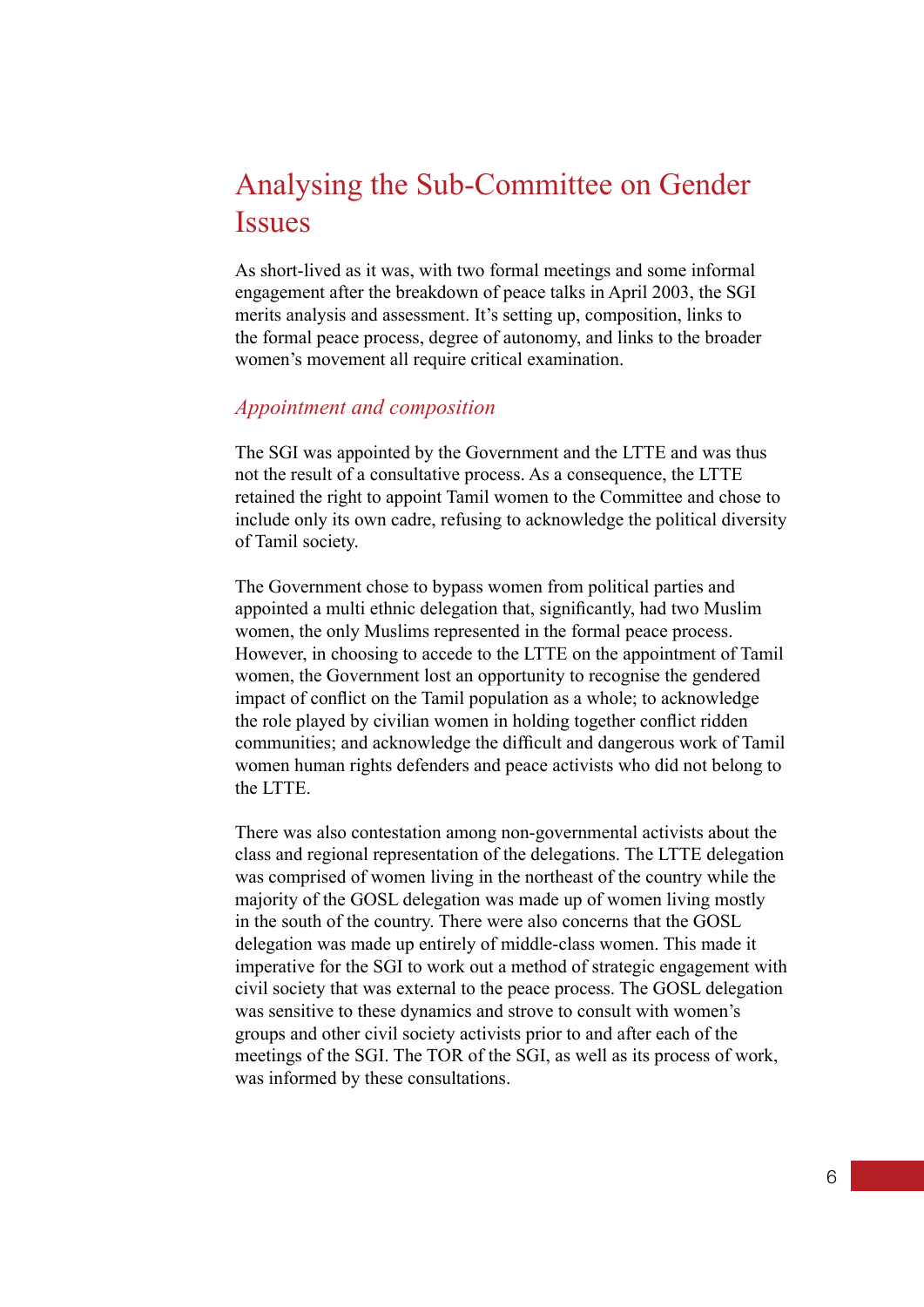#### *Autonomy and dependence*

The SGI was affiliated to the formal peace process as an advisory body but there was no clear direction of how this affiliation could, in practical terms, be realised, i.e. whether the SGI merited a seat at the formal peace process. While able to draft its own TOR, the SGI nevertheless required the formal approval of its TORs at the peace talks. The SGI took note of the agreement secured from both the GOSL and the LTTE that they would be represented at the plenary talks. But the talks stalled before this agreement could be realised and so there was no opportunity for the SGI to negotiate its continuity, independent of the stops and starts to the peace process.

Moreover, the nature of the nominations to the SGI also made it impossible for continued informal dialogue between the women delegates. This was because although the Government nominees were independent from its political structures, they were nevertheless compromised by the very nature of their appointment, and the LTTE nominees had no independence at all from the LTTE. Therefore, when the LTTE decided to pull out of all formal structures in the peace process, the LTTE women on the SGI had to withdraw from negotiations as well and the SGI became ineffectual as an inclusive structure.

It is therefore crucial for such a mechanism or mechanisms to maintain some independence from the official process and parties, while also being recognised and part of the official process (not least so that the mechanism's members are directly accountable to the formal process and negotiators). However, such mechanisms can also be linked to broader structures outside the formal peace process which allows for constant interaction and a free flow of information from women directly affected by and working on conflict and peacemaking. As mechanisms such as the SGI begin working, gender concerns must also be incorporated into their terms of reference, policy formulation and implementation processes, and the mechanism must be open to constant evaluation and monitoring.

#### *Essentialism*

Despite its mandate to include gender concerns in the peace process, the SGI had a relatively subordinate role in its dealings with the high profile Sub Committee on Immediate Humanitarian Needs (SIHRN).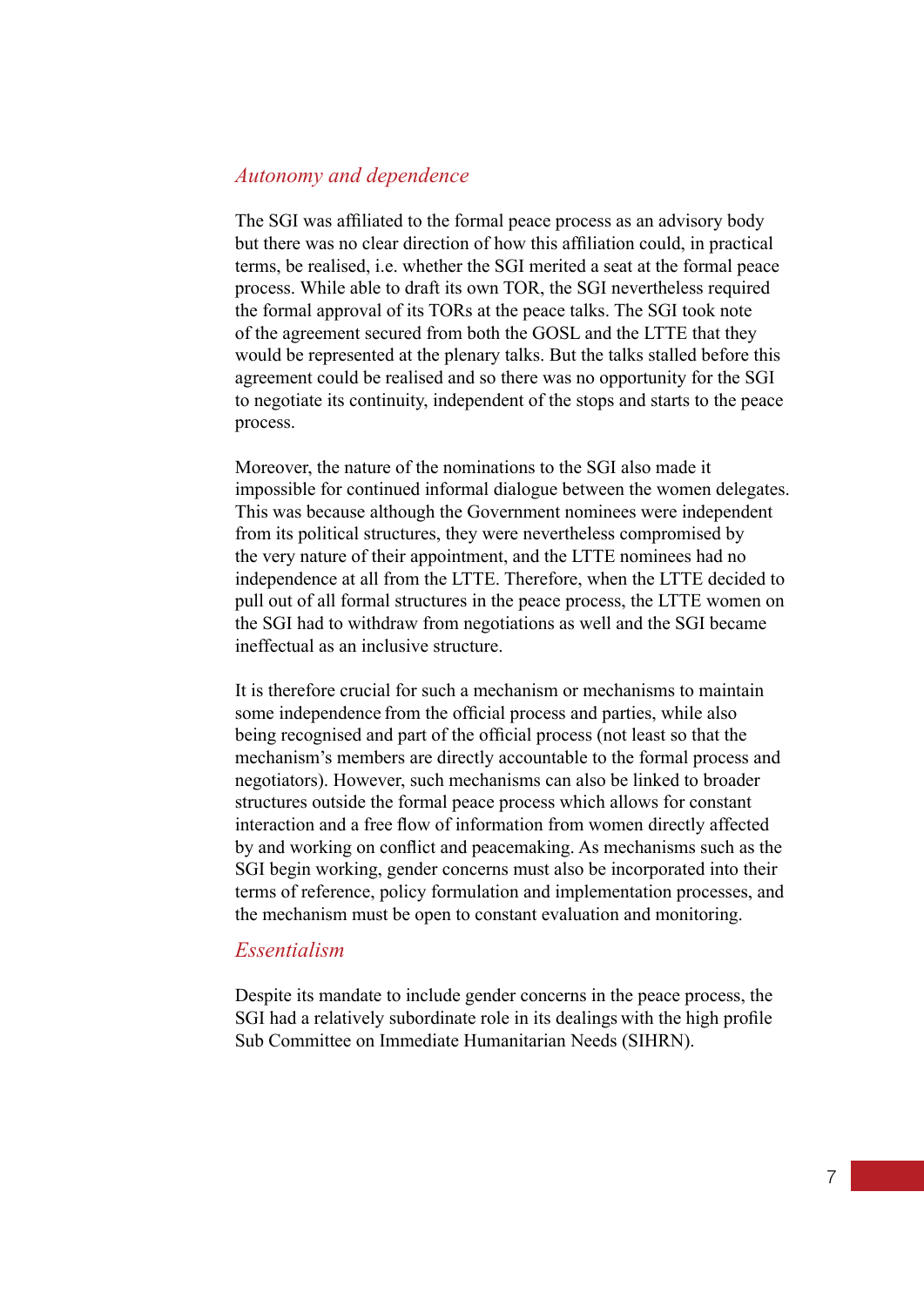None of the Sub Committees established prior to the SGI, such as the SIHRN, the Sub Committee on De-escalation and Normalisation (SDN) and the Sub Committee on Political Matters, had women appointed to them. It is worth questioning the wisdom of appointing only high profile men to discuss such critical issues as de-escalation. normalisation, and political restructuring.

Significantly, no women delegates from the SGI were invited to formulate Government proposals for an interim administrative mechanism for the northeast, which were made in an attempt to re-open the stalled peace process. Nor were LTTE women representatives on the SGI part of drafting the LTTE's proposals for an interim self governing authority (ISGA) put forward in response to the GOSL proposals in October 2003.

It was possible, therefore, that the SGI would, over time, be perceived as an expendable mechanism – unless its delegates could be part of the negotiations at the peace table. This was an early demand of the SGI which was acceded to but was not realised due to the break down of the formal talks in April 2003.

# Representation and participation: some dilemmas, challenges and lessons learnt

#### *Engaging with women militants*

Peace processes always pose a dilemma about how and to what extent one engages with extra-judicial entities that use violent means to meet their goals. It poses as much a problem for feminists who have to come to terms with women's complicity in the use of violence. To negotiate with such women in the interests of seeking a peaceful resolution to violent conflict is a difficult decision.

Once the GOSL and the LTTE considered the inclusion of women in the formal peace process via the mechanism of the SGI and invited feminists to be part of the committee, the necessity of engagement with the militant LTTE in the context of peace negotiations and the exigencies of the peace process compelled Sri Lankan feminists to critically revisit their theorising and activism with regard to militarism, militancy and militant women combatants. Once the pragmatic choice was made in favour of engagement however, it was clear that the process allowed for the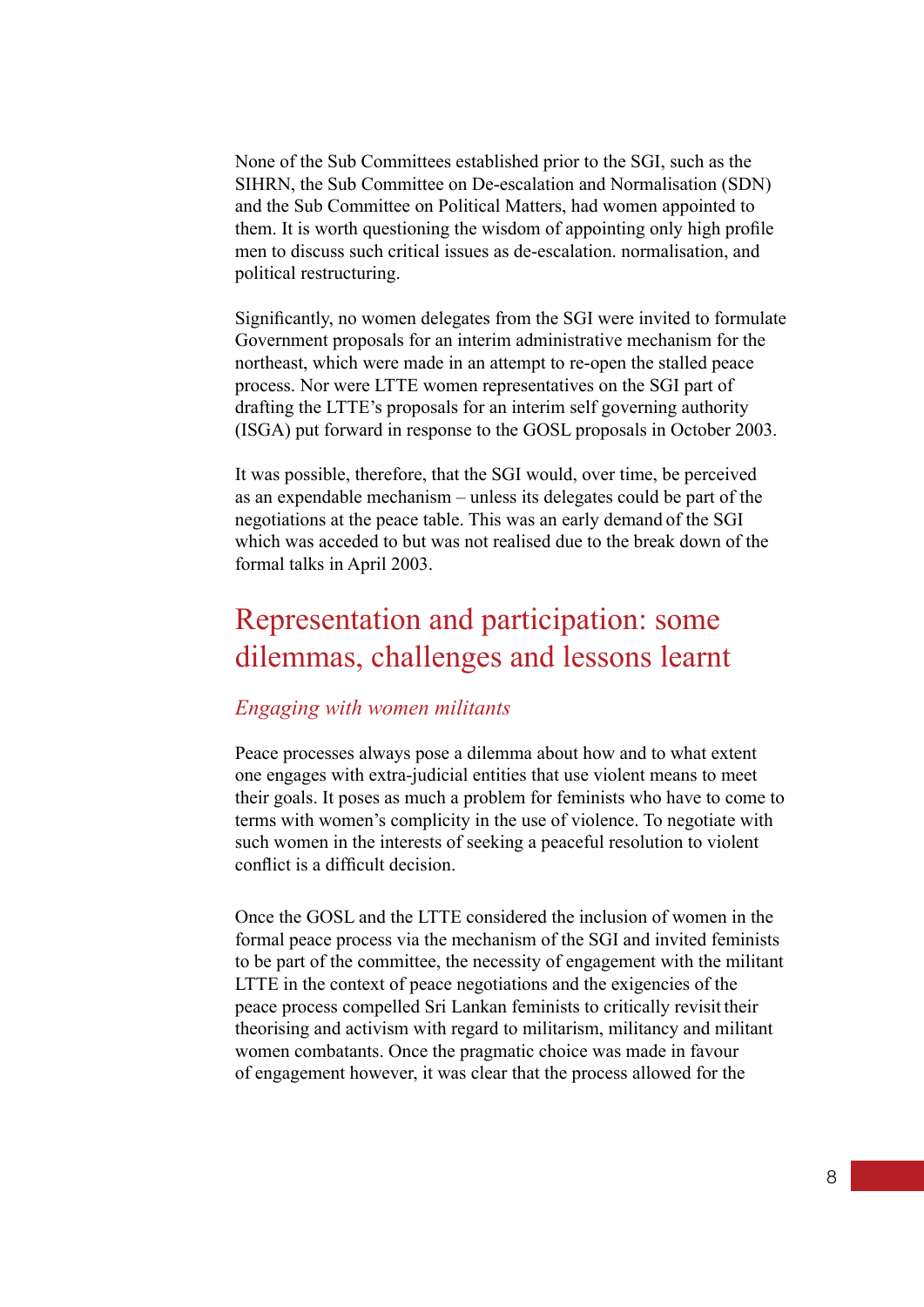sharing of experiences and strategies; and the potential for shaping policy interventions in key arenas of marginalisation for both LTTE women and the women/feminists from the women's movement. The formal talks with the LTTE women combatants in the context of peace making opened the space for discussions on gender sensitive strategising as much as it enabled both delegations to share their different and specific experiences of conflict, conflict resolution and peace building.

It was also clear from the negotiations at the SGI that militant women cannot be denied agency in their own right despite their greater engagement with the militarised and patriarchal nationalist political project. In other words, LTTE women combatants had as much a stake in the peace process as did the non combatant women in the SGI. While identifying first and foremost as combatants, they were nevertheless equally concerned with political representation and decision making; gender sensitive legal and policy reform; equality and non discrimination.

The experience of the SGI showed that by recognising women militants as active political agents there was a possibility of engaged feminist discussion and a sharing of feminist resources with militant women.<sup>9</sup> This in turn could enable women combatants to engage with and shape peace processes beyond the narrow conceptions of territory and power sharing. Peace processes, particularly those that deal with ethno-political conflict, can offer potential to open up more spaces to critically challenge dominant patriarchal and masculine nationalist discourses from within.

#### *Engaging with the state*

In 2002, the unfolding peace process compelled Sri Lankan feminists to revisit their engagement with the state. Some among them decided to be a part of or work with the SGI. The establishment of the SGI and the elaboration of its mandate at the plenary talks included women in the formal peacemaking structures and shifted women's engagement in peacemaking from the non-formal to the formal arena. While the SGI did indeed retain a great degree of autonomy as has been mentioned above, it was limited to an advisory role, which made its existence and relevance dependent on the commitment and political will of the LTTE and the Government. It also meant that the Committee had independence to act only as long as its issues did not clash with either the peace process or the political agendas of the Government and the LTTE. For instance, since human rights, demilitarisation and the inclusion of Muslim political representation in the peace process were contentious issues at the Plenary, the SGI was also constrained in directly dealing with them, although the SGI did make some headway in dealing with some of these

*9 Emmanuel, Sarala, Dealing with Women's Militancy: An analysis of Feminist Discourses from Sri Lanka, Social Policy Analysis & Research Centre, University of Colombo, (2006).*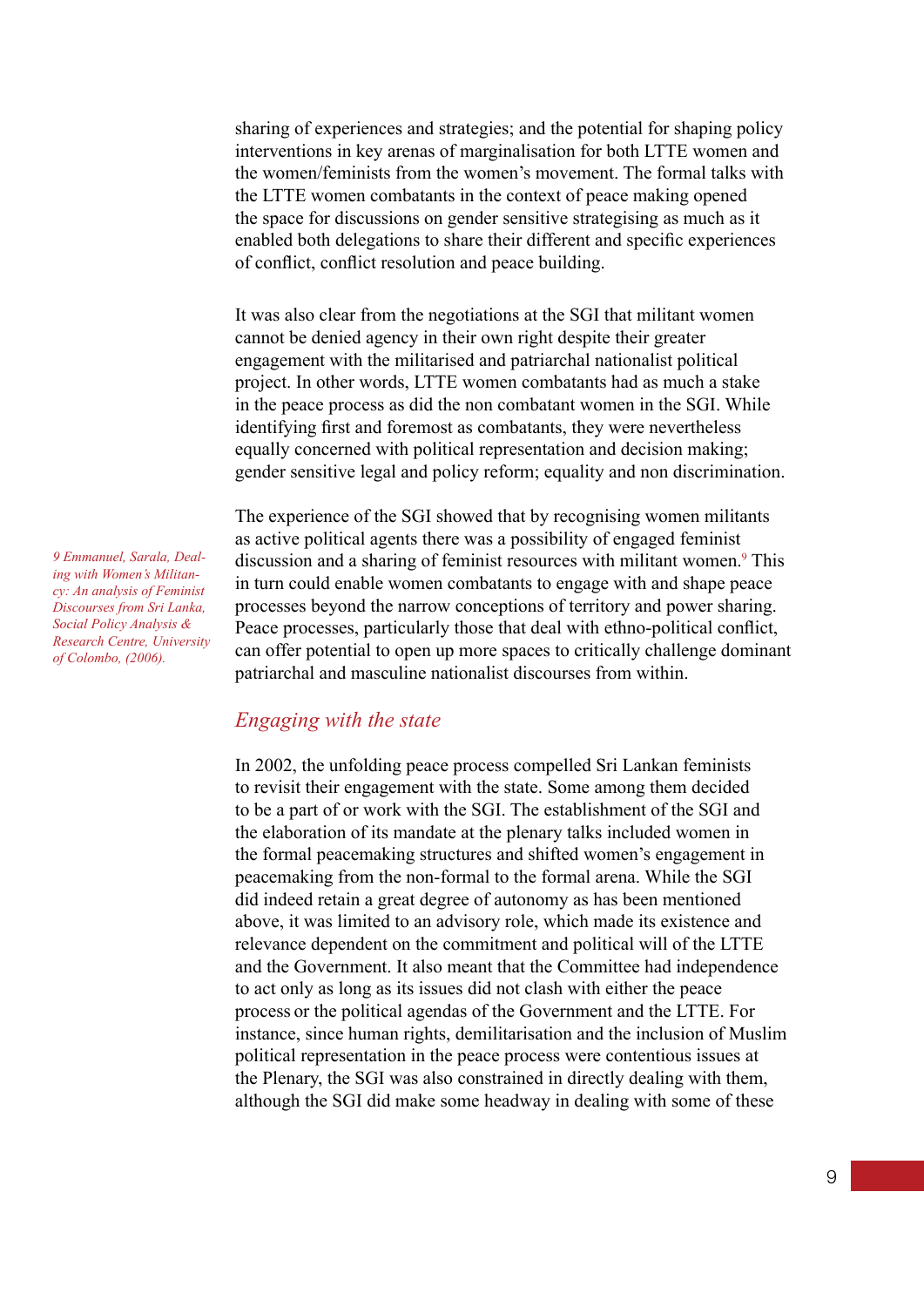issues. However, the SGI's continued interaction with the Plenary was totally dependent on the political will of the Government and the LTTE to continue with the peace talks. So while engagement with both the Government and the LTTE was indispensable in the formal arena of peacemaking, the question of autonomy and independence became a critical factor.

#### *Political autonomy*

Sri Lanka has an abysmal record of women's political representation at both the local and national level. Women have never exceeded 6 per cent in Parliament and the current representation in local and provincial government is under 3 per cent.

In light of these difficulties and very weak internal democracy within political parties, women have begun to explore other avenues of representation. These promote common agendas around equality and non-discrimination for discussion within the broader movement for peace and democracy. Coalition building among like minded groups is another mechanism for ensuring women's representation. Broad alliance amongst the marginalised ensures a stronger voice and prevents sectarian and negative partisan politics.

The comparative political 'invisibility' of women allows them the space to move across ethnic divides and work together to promote common agendas. These can range from raising gender imperatives to dealing with a range of moral and political issues including that of respect for human rights, transparency, accountability and inclusion. This engagement could also lead to redefining the manner of engagement as well as reframing issues at the heart of peace processes. This is a strategy that could be adopted by autonomous women's groups in the context of peace processes. The Sri Lankan women's movement has a history of such activism in the non formal arenas of peace building. The formal peace process was, unfortunately, too short lived for the women's movement to realise this potential.

The experience of the Northern Ireland Women's Coalition, an independent women's political party established just before the all-party peace talks, suggests that there is value in having women present at the talks as a distinct political grouping in their own right. They keep track of gender concerns across the board and do not allow themselves to be marginalised into or limiting their focus to women's issues. They also offer women the space to engage where/when party structures may limit or ignore such needs. An independent women's presence also offers women the neutral space to raise concerns that may be perceived as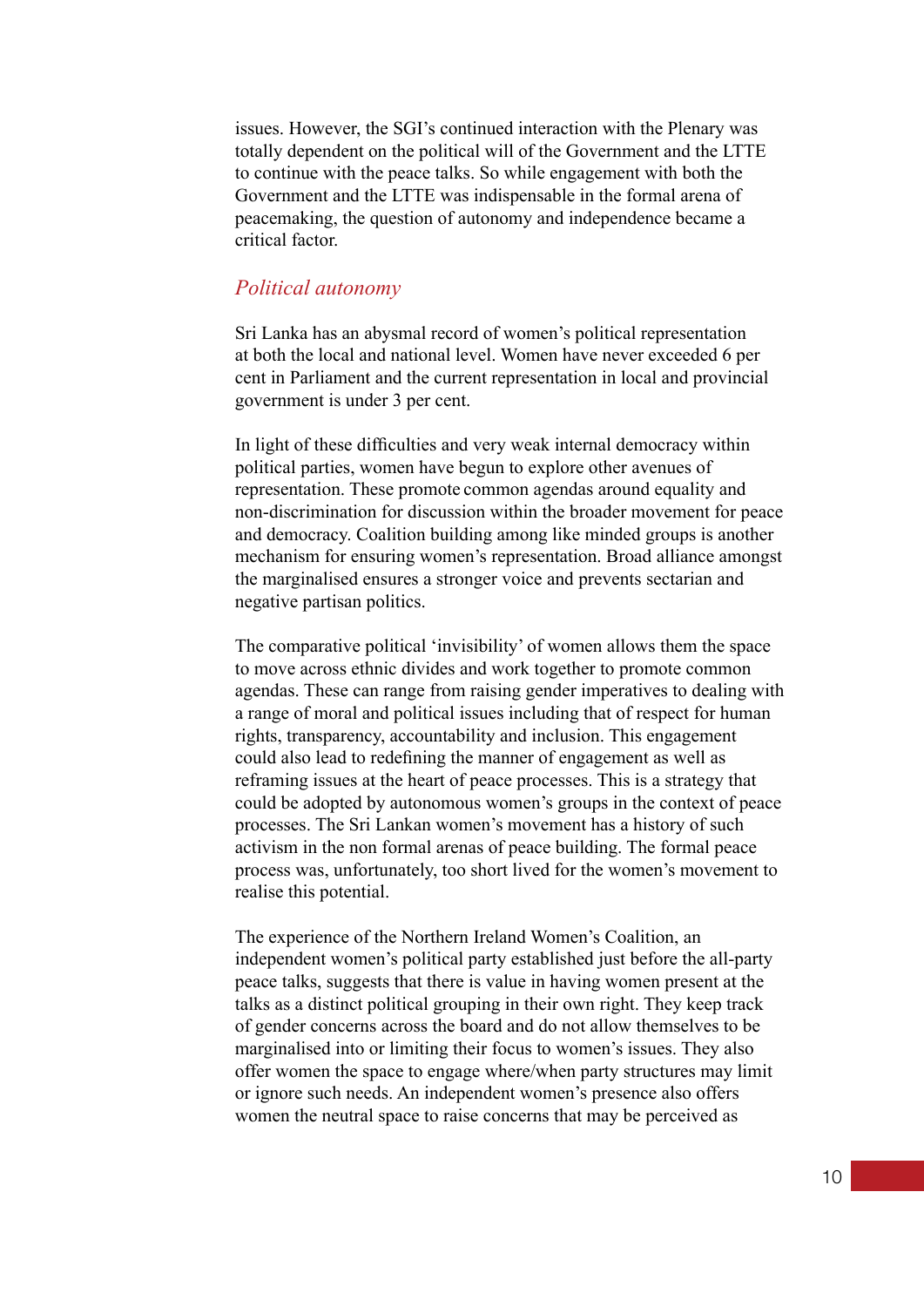controversial or too politically charged for partisan politicians to engage with. The result of this mobilisation allowed the Women's Coalition to successfully contest elections and win representation at the talks, enabling them to put forward an independent agenda which was not tied to party politics.

Pushing for women's representation must, however, include some clear objectives about the role such a women's grouping will play, and its relationship to women within more traditional party structures and other organisations. Such an initiative must also take care not to further divide women and must ensure that it has clear mechanisms of communication and inclusion between those within the talks process and those outside it.<sup>10</sup>

Since the Government chose to include feminists from the peace and women's movements in the SGI, the peace process gave women peace activists the opportunity to act as a conduit between the top level leadership of the peace process and the local level communities affected by the conflict. Historically, women's activism for peace in Sri Lanka had always sought to make and build links between women across ethnic and regional divisions enabling them to work through formal and informal coalitions and networks $11$ 

The challenge for the women's movement, however, was to work across other social movement organisations, in particular the human rights community and other marginalised constituencies to build an inclusive democratic agenda based on human rights, equality and non discrimination.

#### *The engagement of women's movements in peacemaking*

The concept of the SGI - a separate entity that could meet and work with some independence, but which was also directly linked to the formal peace process - is a useful mechanism to develop further as a means of ensuring inclusion and more direct engagement. As with representation for all marginalised groups, the mere presence of a few individual women at the peace table does not by itself ensure that women's concerns and gender interests are met. A separate mechanism that allows for inclusive representation and a safe space to discuss and build consensus on specific issues would be a useful platform from which to engage formal peace negotiations. It will also give women strength in numbers and allow them to build agreement on contentious issues away from the glare of the formal process. Such a mechanism could also be somewhat autonomous to allow for both sustaining peace processes as well as holding the process accountable to a range of constituencies and stakeholders. It will also allow women to adopt a multi issue approach to formal peacemaking

*10 Bell, Christine, 'Women and the Problems of Peace Agreements: Strategies for Change' In Radhika Coomaraswamy and Dilrukshi Fonseka, (eds.), Peace Work – Women Armed Conflict and Negotiation, New Delhi, Women Unlimited, (2004).*

*11 Samuel, Kumudini, Hidden from History: Women's Activism for Peace in Sri Lanka, Social Scientists Association, Colombo, (2006).*